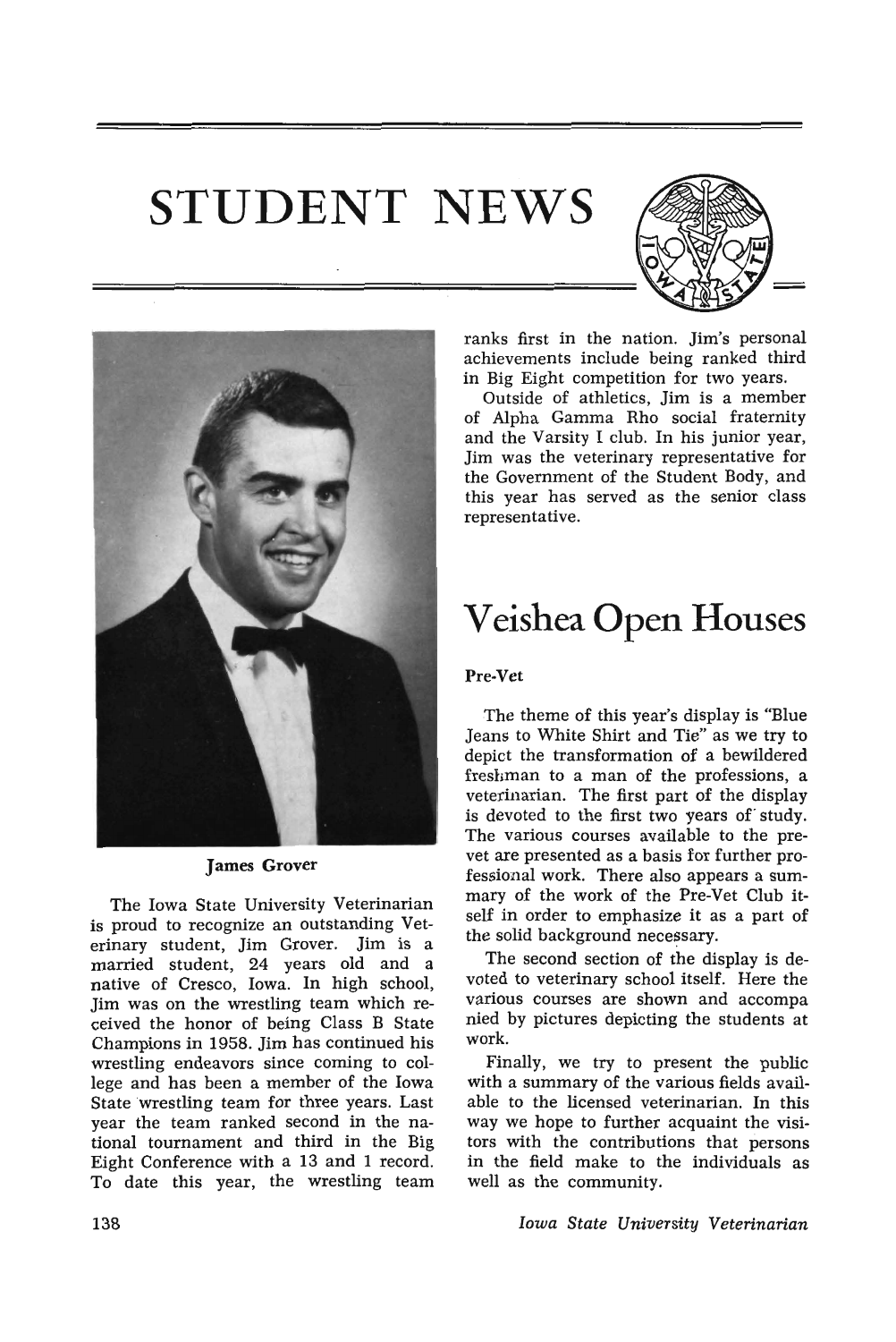#### Freshman

Veterinary Anatomy .will present for Veishea Open House 'S4 "The Blood-Vascular System". The display will deal with the embryology, histology, and gross anatomy of the blood-vascular system of the domestic animals.

During the student guided tour, the visitor will become familiar with one of the more important aspects of the blood-vascular system, the development of the blood itself. The visitor will actually see the newly formed blood being circulated in the yet unborn chick. Along with this, he will see how the nutrition is supplied from the mother to the fetus, via the blood.

Other important aspects, such as the passage of nutrients from the digestive tract to the blood for distribution, gross circulation, and selected body organs intimately concerned with the blood-vascular system will be emphasized.

The visitor will finish his tour by viewing the heart itself, with a comparison of hearts of different animals.

The visitor will have ample opportunity to ask questions, either about the display itself or what the future has to offer the the graduating veterinarian by making use of the booths erected for this purpose.

#### Sophomore

This year the theme of the sophomore class open house is "Dimensions of Veterinary Medicine."

It will show how veterinary medicine had its beginning centuries before today at times when superstition, more often than fact, was the rule. Early recordings tell us of how some men have always wanted to do something about animal health.

Also illustrated will be how the work of the veterinarian in the U.S. and here in the midwest has changed. Old instruments from SO years ago, showing what a practicing veterinarian had to use then, will be on display. There will also be some displays of the methods and techniques used then.

The guiding force behind the growth

*Issue, No.2,* 1963-64 .

and development of the veterinary profession has been progress in education. Some pictures of old facilities and techniques will be presented to show the contrast between early education and education today. Also illustrated will be how the requirements and courses have changed as more knowledge gave material to be added to the curriculum.

For the prospective student, we will also have some of today's equipment and material showing what we learn and the wide variety of possible things a veterinarian can do after he gradutes from school.

The general theme of Veishea is "Education-Inspiration of Our Nation", Truly the development and growth of the veterinary profession, by education, forging ahead with better methods, materials, ideas and more knowledge, has been an inspiration to our nation.

# **Class of '64**

Dave Helland became engaged to Ruby Muse of East Moline, Illinois over the Christmas holidays.

### **Class of '65**

Rod Madsen married Ann Niehaus on November 24. Ann is a Home Economics Journalism major and a member of Kappa Alpha Theta.

George Metzger became engaged to Mary Garner, E. & S. 4, on Dec. 25.

Mr. and Mrs. George Stott are the parents of a son, Michael, born Nov. 12, 1963.

### **Class of '66**

Pamela Smith of Des Moines, Iowa, became the bride of Ben Gavin on November 23.

Bob Kraai and Kay Wiegand recently announced their engagement. Kay's home town is Storm Lake, Iowa.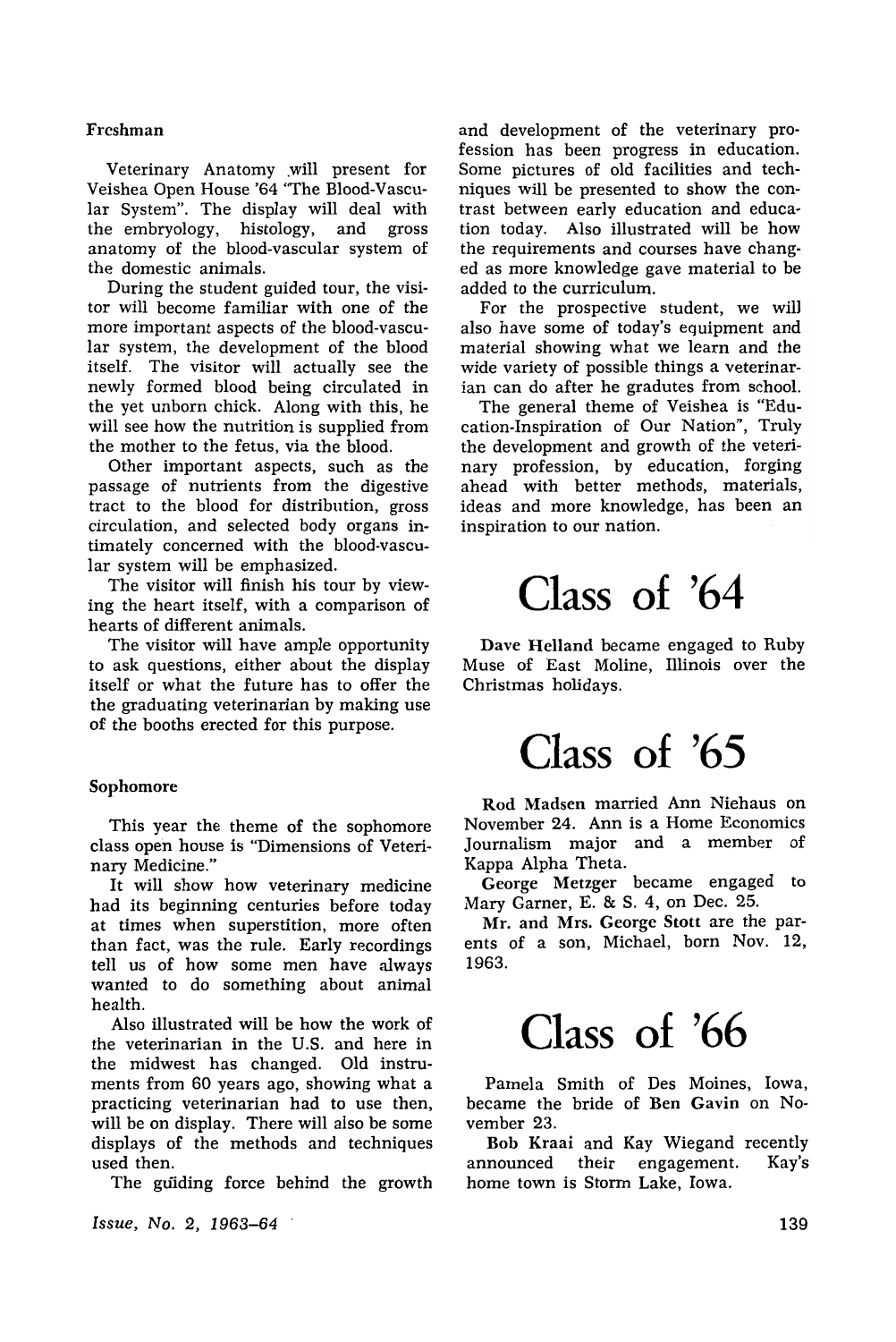Gary Kluever became engaged to Sherry Knop. Sherry is a student nurse at Iowa Methodist Hospital in Des Moines.

Bob Wise became engaged to Trudy Pettis of Evanston, Ill. during the month of November.

## **Class of '67**

A daughter, Ellen Marie, was born to Mr. and Mrs. Richard Thompson on October 31.

Mr. and Mrs. Dwanye Dewall are the parents of a boy, Randall James, born November 20.

Karen Cramlet became the bride of Ronald Fessler on Oct. 26.

Pete DeBaecke became engaged to Rosalie Wingendar of Philadelphia, Penn., on Dec. 24.

John Jinkins became engaged to Donna Allen. Both John and Donna are from Livingston, Wisconsin.

Sondi Baker, T. J1., and Art Lage recently announced their engagement. Sondi's home town is Grinnell, Iowa.



#### A Reminder

Many words in our daily life are pronounced incorrectly. As veterinarians there is one word of which we should all be cognizant. This word is vet-er-i-nar-i-an. It is surprising how many veterinarians, veterinary students, and even faculty members pronounce this word incorrectly, by omitting the *er* syllable. This is also true in the pronunciation of the word veterinary.

We all have a profession to be proud of so let's make an effort to articulate correctly.

The emerging countries of the world must be able to call on the services of a well-trained veterinary profession in order to spur their future growth and development, according to Professor Irl D. Wilson of Virginia Polytechnic Institute.

"Without a well-trained veterinary profession, the livestock population of a country can only remain static and unprofitable," Wilson said in an article appearing in the December issue of the *Bulletin* of the American Institute of Biological Sciences. "Men trained in veterinary medicine and animal husbandry are essential to a profitable agriculture."

Wilson pointed out that qualified veterinarians can be of great help in advancing the public health programs of these countries.

"The people of the emerging countries are sick people," he pointed out. "They suffer from malnutrition, parasitic infestations of all kinds, and all the diseases known to man. Sanitation and immunization will go far towards helping these people to help themselves. The veterinarians come in contact with the rural people and have their confidence, and they can give much useful advice in matters of sanitation, immunization, and preventive medicine."

*Iowa State University Veterinarian*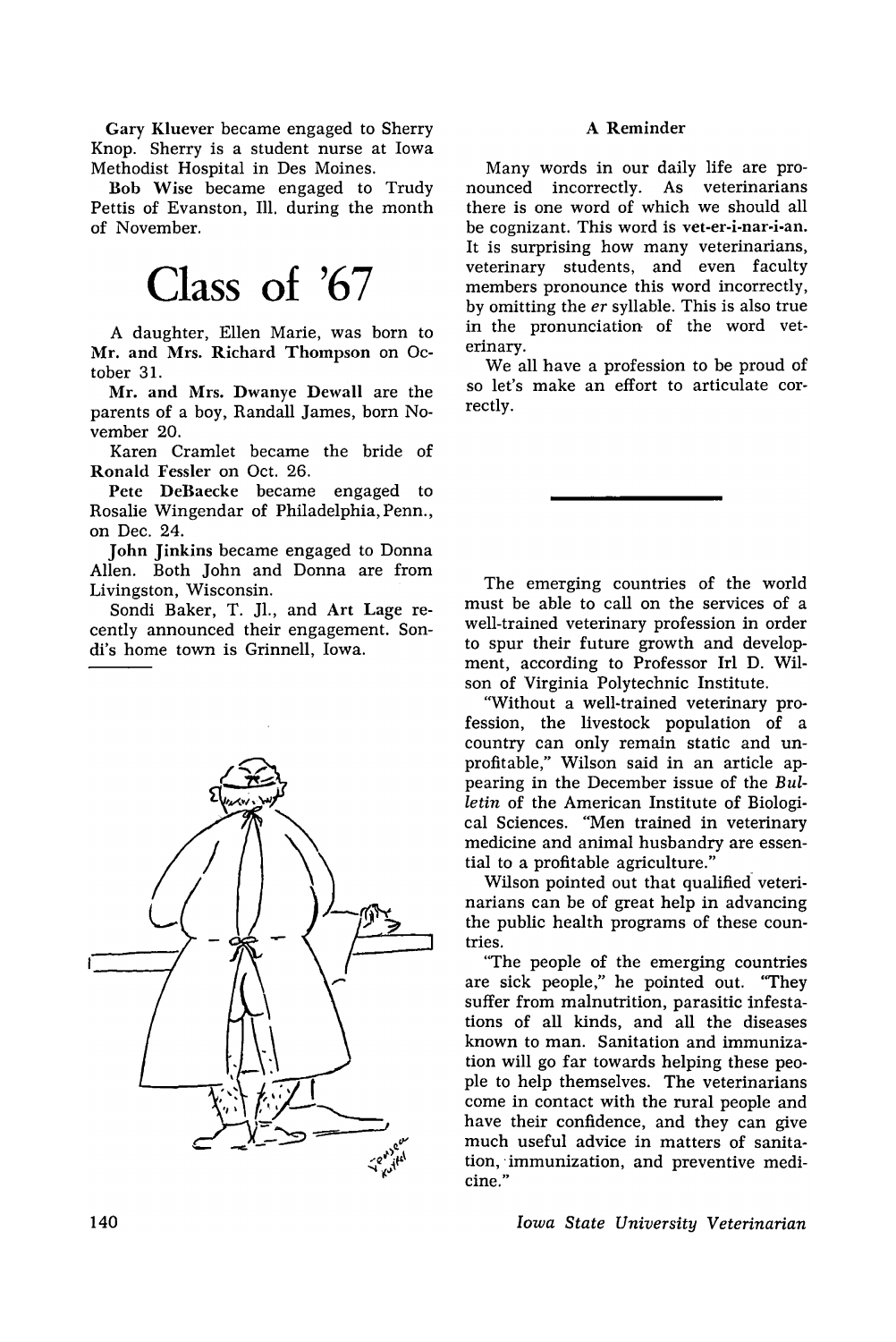

**Bufficine overrides both serum block and maternal immunity** 



This is Bufficine: A new tissue culture hog cholera vaccine of remarkable potency and safety. Field doses administered to swine at intervals up to 6 days after massive serum doses protected pigs against lethal challenge. Duplicate tests with pig litters showed that maternal immunity did not interfere with the efficacy of Bufficine and serum administered simultaneously to pigs 3, 5 and 6 weeks old.

Bufficine immunizes against hog chol. era as early as 3 days following administration. And in a field test of hogs from 23 different Midwest farms, Bufficine achieved 99% immune response.



CORVEL, INC., Omaha, Nebraska Formerly Corn States Laboratories